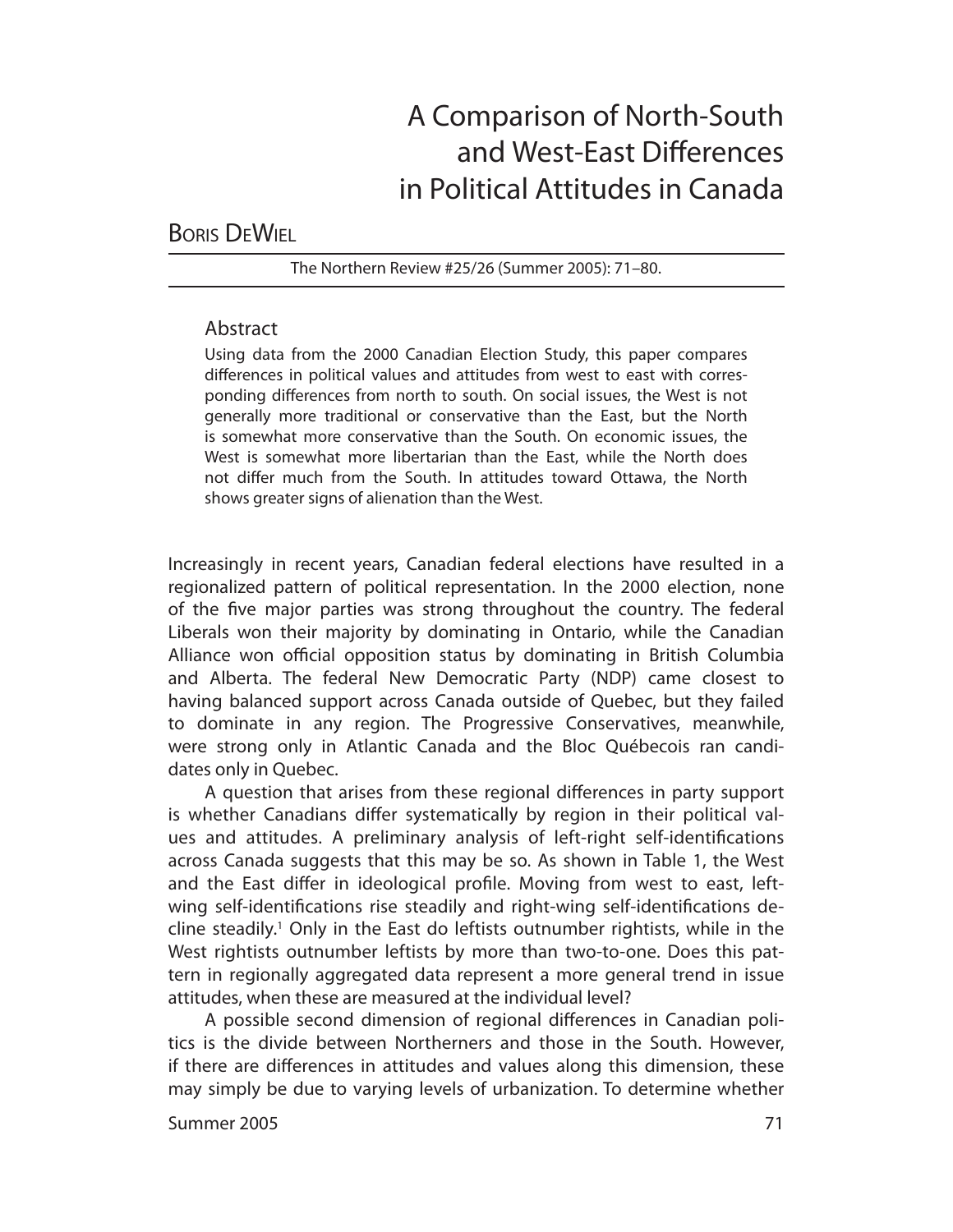|        | Canada | West  | Ontario | Quebec &<br>Atlantic |
|--------|--------|-------|---------|----------------------|
| Left   | 17.5%  | 14.3% | 15.6%   | 23.8%                |
| Centre | 55.9%  | 52.6% | 58.5%   | 56.2%                |
| Right  | 26.6%  | 33.1% | 25.9%   | 20.0%                |
| (N)    | (1980) | (940) | (578)   | (770)                |

Table 1: Left-Right Self-Identification by Region

Data from the 2000 Canadian Election Study. Regional N does not equal national N because of weighting.

there are general ideological and attitudinal differences in Canadian politics along north-south lines, levels of urbanization must be taken into account.

## Methodology

This paper examines these questions by looking for associations between respondents' geographical locations and their political attitudes using data from the 2000 Canadian Election Study (2000 CES) and the Statistics Canada Postal Code Conversion File.<sup>2</sup> The latter is used to match the postal code variable from the 2000 CES with latitude and longitude coordinates, to produce interval-level variables measuring each respondent's "northernness" and "westernness."<sup>3</sup> These variables were then correlated with attitudinal variables in three categories: progressive versus traditional social attitudes, egalitarian versus libertarian economic attitudes, and attitudes toward the functioning of democracy and political institutions in Canada.

The 2000 CES includes a wide array of variables measuring general issue attitudes and specific feelings of political satisfaction or alienation. For the purposes of this analysis, responses for all ordinal-level issue variables were recoded into three categories: "for" (coded 1), "against" (-1), and "neutral" (0) if included. Issue variables that were originally given as interval-level, such as feeling thermometers, were not recoded. The result is a series of ratio-level variables that may be correlated with the northernness and westernness variables.

Because the Canadian North is less urbanized than the South, the study uses city size as a control variable. The Census Metropolitan Area (CMA) variable from the 2000 CES was converted into a variable for city size using data from the 1991 census. Respondents for whom no CMA was reported were assumed to be from rural areas or from smaller towns. These respondents were assigned a value of 500 for this variable. In addition, since westernness correlates to some degree with northernness in Canada (due mostly to the population density and southernness of Southern Ontario), each of the geographical variables was controlled for respectively; that is,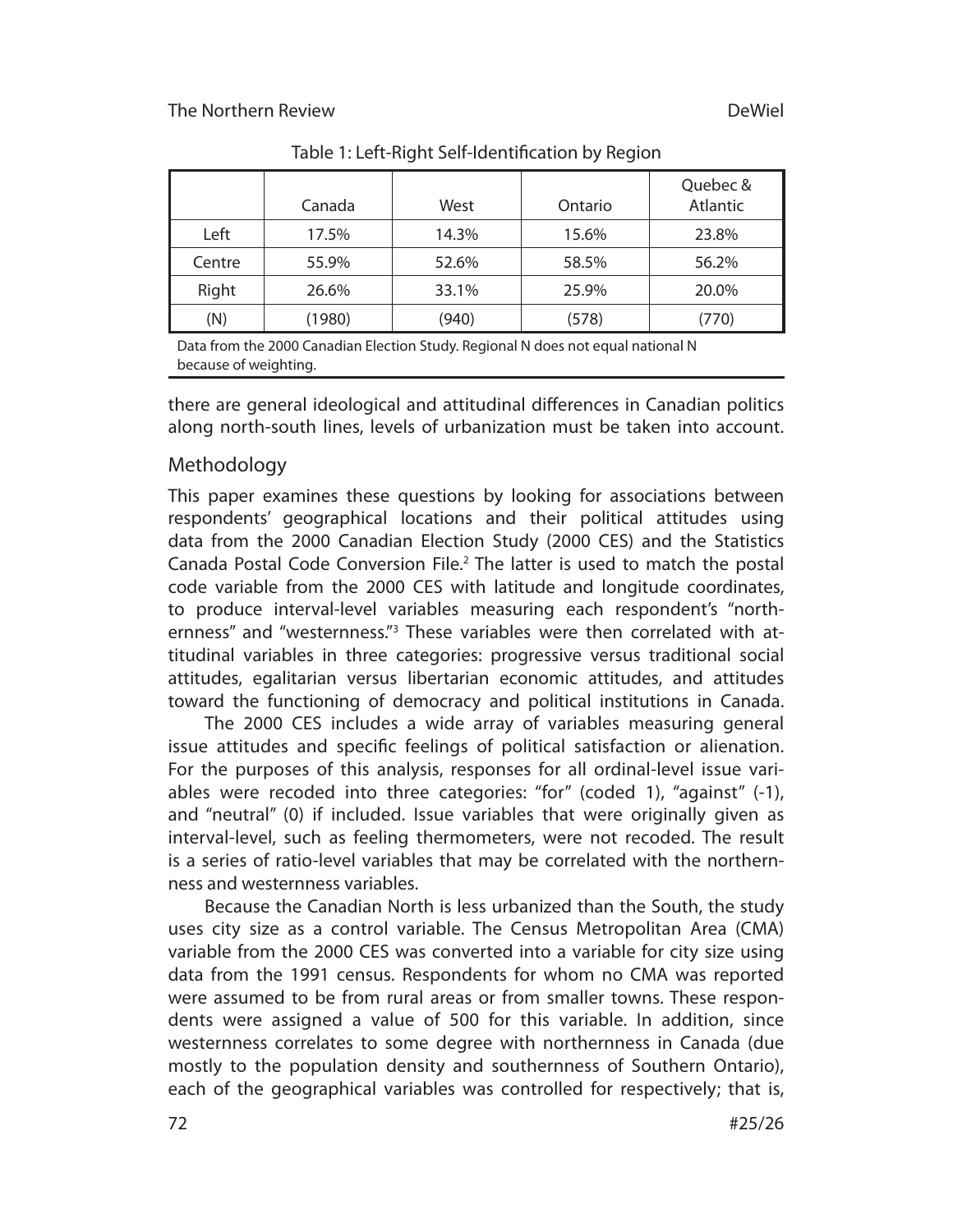#### Differences in Political Attitudes

the effect of northernness was measured while controlling for the effect of westernness and the effect of westernness was measured while controlling for northernness. This procedure allows us to compare the independent effects of northernness and westernness on political attitudes in Canada. Thus the results reported below are second order partial correlations with two control variables, city size and either northernness or westernness.

A preliminary analysis using data for respondents from all ten provinces indicated a strong pattern of northern alienation in Canada. For example, using the full national data set, northernness in Canada correlates negatively with the feeling thermometer variable measuring a respondent's warmth for Canada. However, further investigation showed that much of this effect was eliminated when Quebec was removed from the analysis, suggesting that the particular character of Quebec politics skews the national results. To eliminate this effect, and to increase the likelihood of linearity in the effects of the northernness and westernness variables, the study was conducted using only data for Canada outside Quebec.

#### General Issue Attitudes

We began by asking whether Westerners are more right-wing than other Canadians. In colloquial usage, the language of left-right differences tends to have a dual meaning. On the one hand, it is common to talk about leftwing and right-wing social attitudes, such that the left-right continuum in one con notation refers to social progressivism versus social traditionalism. On the other hand, we commonly speak of left-wing and right-wing economic differences, so that the second meaning of the left-right spectrum refers to economic egalitarianism versus economic libertarianism. We will look in turn at each of these two connotations of left-right difference.

In interpreting these data, a correlation of 1.0 represents a perfect positive relationship between either northernness or westernness and the issue in question, while a correlation of -1.0 represents a perfect negative relationship. Statistical significance is a measure of the likelihood that a datum was produced by random sampling error. For example, data marked \*\*\* have only a 1/1000 likelihood of having been produced by the idiosyncrasies of this particular sample of respondents. Such findings are therefore highly likely to be generalizable to the broader population of Canadian voters.

On the progressive versus traditional cleavage-dimension of left-right differences, a range of social issue variables with significant associations with either northernness or westernness are shown in Table 2. In each case, the correlations reported were produced by controlling both for city size and for westernness or northernness, respectively. The expectation here, following the preliminary analysis of left-right self-identifications in three regions from west to east, was that right-wing attitudes toward social tra-

#### Summer 2005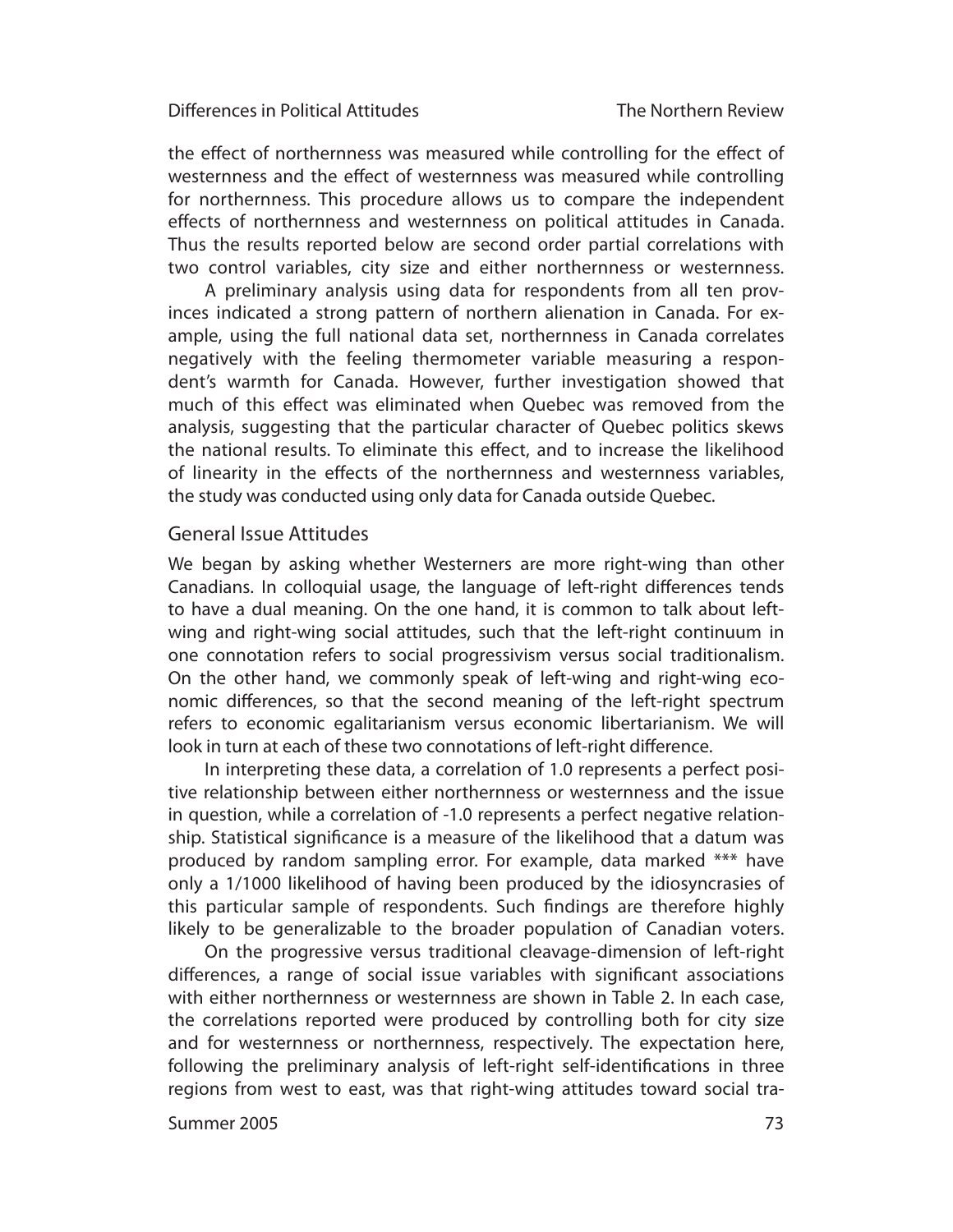| 6000 CHAIRS III CHE 2000 CLO (I COLONII) IV     |           |                                                                                    |           |                                                                            |            |  |  |
|-------------------------------------------------|-----------|------------------------------------------------------------------------------------|-----------|----------------------------------------------------------------------------|------------|--|--|
| Difficult for<br>non-whites to be<br>successful |           | The lack of women<br>in government<br>is a problem                                 |           | Sympathetic<br>toward<br>feminism                                          |            |  |  |
| North                                           | West      | North                                                                              | West      | North                                                                      | West       |  |  |
| $-0.10**$                                       | $0.07*$   | $-0.09**$                                                                          | $0.08***$ | $-0.06*$                                                                   | 0.03       |  |  |
| $N = 973$                                       |           | $N = 961$                                                                          |           | $N = 1738$                                                                 |            |  |  |
| Support<br>the death<br>penalty                 |           | Fewer problems<br>if there were more<br>emphasis on tradition-<br>al family values |           | Promoting<br>traditional family<br>values is import-<br>ant election issue |            |  |  |
| North                                           | West      | North                                                                              | West      | North                                                                      | West       |  |  |
| 0.00                                            | $0.06***$ | 0.05                                                                               | $-0.07*$  | 0.03                                                                       | $-0.08***$ |  |  |
| $N = 1909$                                      |           | $N = 1014$                                                                         |           | $N = 2313$                                                                 |            |  |  |
| Favourable to<br>Aboriginal<br>peoples          |           | Aboriginal<br>peoples are worse<br>off than others                                 |           | More tolerant of<br>those with differ-<br>ent standards                    |            |  |  |
| North                                           | West      | North                                                                              | West      | North                                                                      | West       |  |  |
| $-0.07*$                                        | $-0.01$   | $-0.09***$                                                                         | $0.05*$   | 0.05                                                                       | $-0.09**$  |  |  |
| $N = 1761$                                      |           | $N = 2251$                                                                         |           | $N = 993$                                                                  |            |  |  |
| Favourable to<br>environmental-<br>ists         |           | Protecting environ-<br>ment is import-<br>ant election issue                       |           | Only police and<br>military should<br>have guns                            |            |  |  |
| North                                           | West      | North                                                                              | West      | <b>North</b>                                                               | West       |  |  |
| $-0.08***$                                      | $-0.04$   | $-0.08***$                                                                         | 0.02      | $-0.12***$                                                                 | 0.03       |  |  |
| $N = 1851$                                      |           | $N = 2357$                                                                         |           | $N = 2323$                                                                 |            |  |  |

## Table 2: Social Issue Attitudes among Northerners and Westerners Outside Quebec in the 2000 CES (Pearson's R)+

+ Second order partial correlations, controlling (a) for West and North, respectively, and (b) for city size.

\* sig. at  $\alpha$ <.05; \*\* sig. at  $\alpha$ <.01; \*\*\* sig. at  $\alpha$ <.001

ditionalism would correlate with westernness. In most cases, however, this does not seem to be the case. For example, westernness in Canada outside Quebec tends to be negatively correlated with support for traditional family values, both as a general issue area and as a campaign issue during the 2000 election campaign. Similarly, Westerners are somewhat more likely to think that the disproportionate ratio of men over women in the federal parliament is a serious problem, and they are more likely to agree that visible minorities face special obstacles to success in Canada. Westerners tend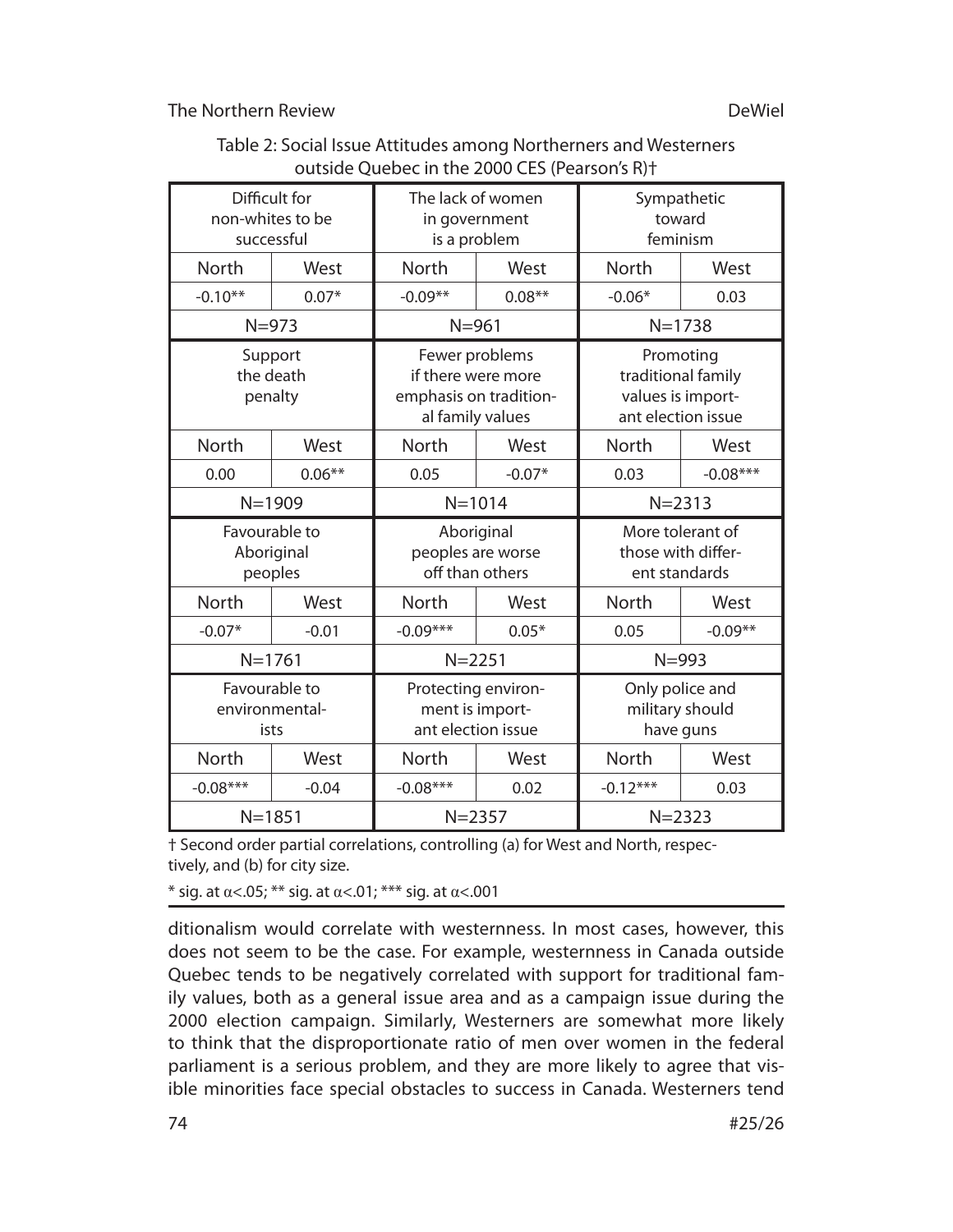not to differ from other Canadians in their feeling thermometer attitudes toward Aboriginal peoples and tend by a small margin to be more likely to agree that Aboriginal peoples are worse off than other Canadians. Perhaps surprisingly, westernness does not seem to be negatively related to attitudes toward gun control; unsurprisingly, this is a stronger issue in the North. Neither do Westerners tend to differ from other Canadians in their support for environmentalism.

In a few cases, however, the trend toward liberalism in social attitudes by Westerners compared to other Canadians outside Quebec is reversed. Westerners are more likely to support the death penalty, and they are less likely to believe that we should be "more tolerant of people who choose to live according to their own standards, even if they are very different from our own." Apart from these exceptions, however, the expectation that Westerners will be more right-wing in social attitudes appears from these data—when we control for the effect of northernness and city size—not to be supported.

Instead, on some social issues it is not westernness but northernness that correlates with social traditionalism. Northerners are less likely to think that women's under-representation in Ottawa is a serious problem and they are slightly less likely to be sympathetic toward feminism. However, they do not tend to differ from other Canadians in their support for the death penalty or for traditional family values. Neither are they significantly more likely than others to support tolerance for those who live by different standards than their own. Northerners are less likely to be supportive of Aboriginal peoples and environmentalists. In the case of these latter two issue areas, the interests of Northerners are often more directly affected than those of Southerners; if so, these attitudes may simply reflect self-interest.

Generally speaking, perhaps the most significant finding in Table 2 is that the effects of northernness and westernness on social attitudes appear to be independent of each other. A glance at a map of Canada shows that the four western provinces are more northern than the other provinces: most of the Atlantic region (except for Labrador and the northern edge of Newfoundland) and the southern third of Ontario are below the 49th parallel. This fact highlights the importance of controlling for the effect of both dimensions of geographic location in relation to the other. When we do so, much of the supposed social conservatism of western Canada seems to disappear.

Turning to economic issues, Table 3 shows that Westerners are somewhat more economically libertarian than eastern Canadians, while Northerners, with the exception of the importance they gave to tax cuts as an election issue, tend not to differ from Southerners on economic issues. Interestingly, Westerners seem to be less supportive of free trade and closer ties to the US than are Easterners. However, Westerners did not support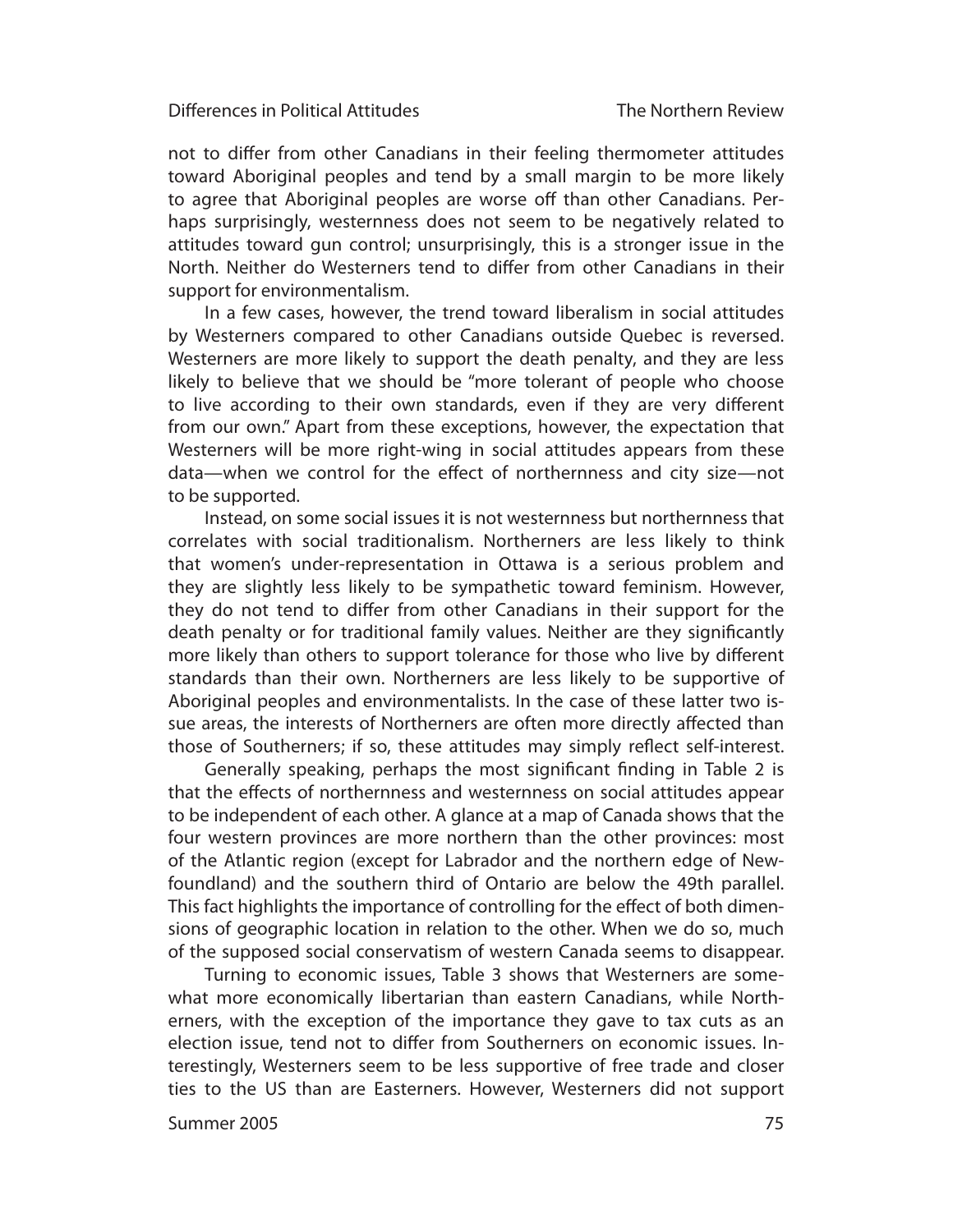welfare improvements and job creation as important election issues. Generally speaking, the pattern of economic attitudes in Table 3 seems Table 3: Economic Issue Attitudes among Northerners and Westerners outside Quebec in 2000 CES (Pearson's R)†

| Improving welfare<br>programs is an important<br>election issue     |                                                    | Creating jobs is<br>an important election<br>issue           |           |  |
|---------------------------------------------------------------------|----------------------------------------------------|--------------------------------------------------------------|-----------|--|
| North                                                               | West                                               | North                                                        | West      |  |
| 0.03                                                                | $-0.09***$                                         | 0.00                                                         | $-0.06**$ |  |
|                                                                     | $N = 2305$                                         | $N = 2341$                                                   |           |  |
|                                                                     | Cutting taxes is<br>an important<br>election issue | Cutting government debt<br>is an important<br>election issue |           |  |
| North                                                               | West                                               | North                                                        | West      |  |
| $0.09***$                                                           | $-0.04$                                            | $-0.03$                                                      | $0.04*$   |  |
| $N = 2341$                                                          |                                                    | $N = 2321$                                                   |           |  |
| If businesses make money<br>everyone benefits<br>including the poor |                                                    | Leave it entirely to the<br>private sector to<br>create jobs |           |  |
| North                                                               | West                                               | North                                                        | West      |  |
| 0.02                                                                | $0.05*$                                            | 0.00                                                         | $0.05*$   |  |
| $N = 1871$                                                          |                                                    | $N = 2275$                                                   |           |  |
| Free trade with US<br>has been good for<br>Canadian economy         |                                                    | Canada's ties with<br>US should be<br>closer                 |           |  |
| <b>North</b>                                                        | West                                               | <b>North</b>                                                 | West      |  |
| $-0.03$                                                             | $-0.06**$                                          | 0.02                                                         | $-0.07**$ |  |
|                                                                     | $N = 1745$                                         | $N = 1896$                                                   |           |  |
| If businesses make money<br>everyone benefits<br>including the poor |                                                    |                                                              |           |  |
| North                                                               | West                                               |                                                              |           |  |
| 0.02                                                                | $0.05*$                                            |                                                              |           |  |
| $N = 1871$                                                          |                                                    |                                                              |           |  |

† Second order partial correlations, controlling (a) for West and North, respectively, and (b) for city size.

 $*$  sig. at α<.05; \*\* sig. at α<.01; \*\*\* sig. at α<.001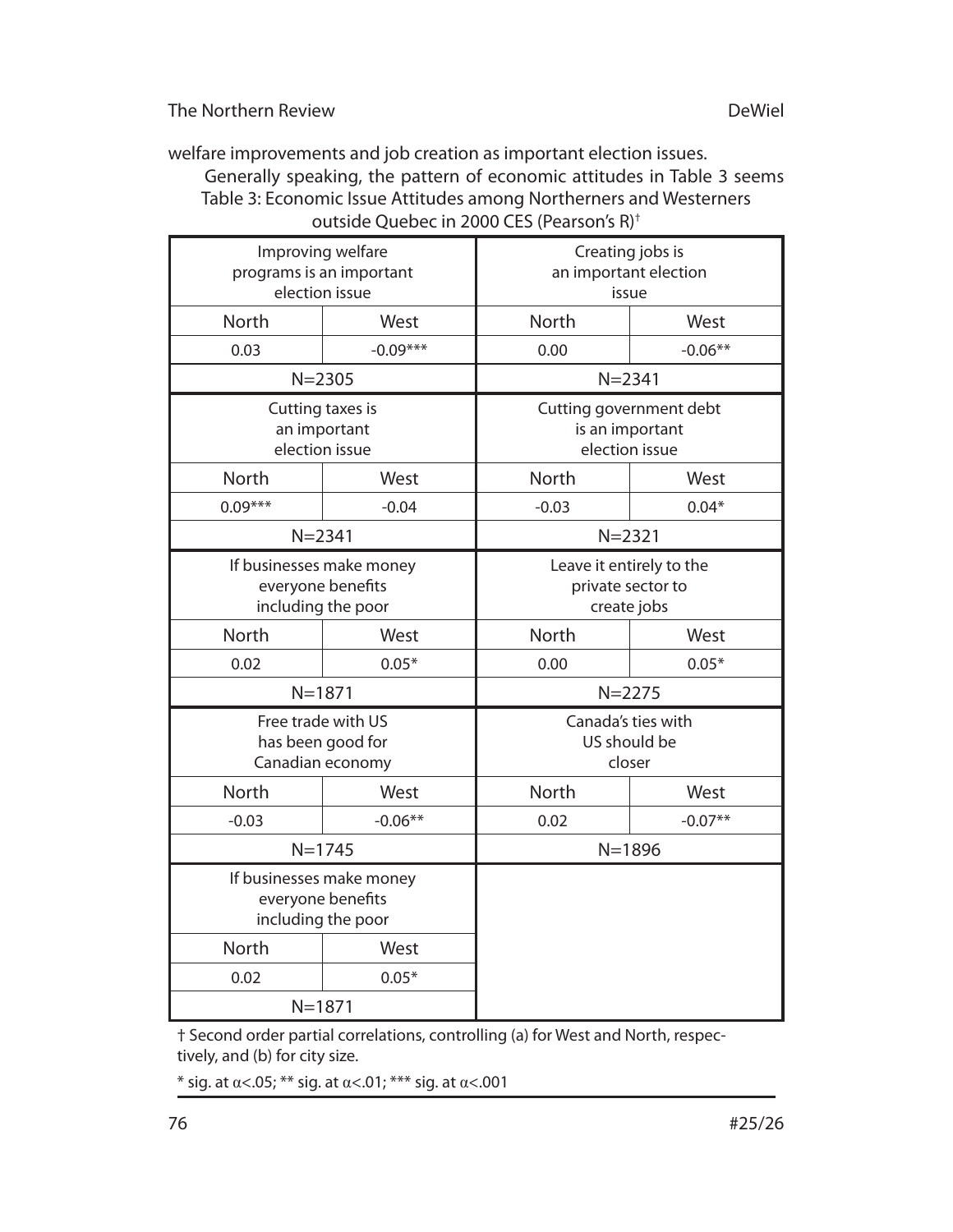to show that Westerners do tend to be more economically libertarian than other Canadians outside Quebec. However, the magnitudes of these effects do not seem strong enough alone to cause the growing regionalization of Canadian politics in recent years.

To address the latter question we must turn toward a more specific set of political attitudes, those concerning feelings of political alienation and dissatisfaction with Canadian democracy. In recent years, western alienation has increasingly become a topic of popular political discussion. However, if (as the data here seem to show) northernness and westernness operate as distinct dimensions of influence on social and economic attitudes, are they are also distinct in their effect on feelings of alienation? In Canada, should we be concerned not just with growing feelings of western alienation from the geographic centre, but also with feelings of northern alienation from the South?

## Political Alienation among Northerners and Westerners

As a final stage of analysis, northernness and westernness were correlated with a number of attitudinal variables such as feelings of satisfaction with democracy, feelings of political efficacy and attitudes toward provincialfederal tensions. The results are presented in Table 4.

The variable inquiring into respondents' feelings of satisfaction with democracy appears twice in the 2000 CES, in the first wave of the survey during the election campaign and again in the second, post-election wave. Among Westerners, the campaign wave variable did not produce evidence of dissatisfaction with democracy, but after the election they had become increasingly dissatisfied. We do not know if this was a reaction to campaign events, such as the Prime Minister's joke that Albertans are not like the rest of us, or if it was due simply to unhappiness with the election outcome. It seems likely, however, that a combination of factors was involved, such as dissatisfaction with the results of the election as viewed through the lens of unhappiness with the conduct of the campaign. In any case, these data suggest that dissatisfaction with democracy in the West may be due more to short-term events rather than to long-term structural imbalances in the nation.

The same may not to be the case with regard to feelings of dissatisfaction with democracy among Northerners. Their levels of dissatisfaction, although not very strong in either wave of the survey, nonetheless were both statistically significant and constant across these two waves of the survey. This finding suggests that long-term structural imbalances in political representation and the perceived lack of responsiveness to northern concerns may be the cause of entrenched feelings of political alienation among Northerners.

The control procedure used in this analysis shows that feelings of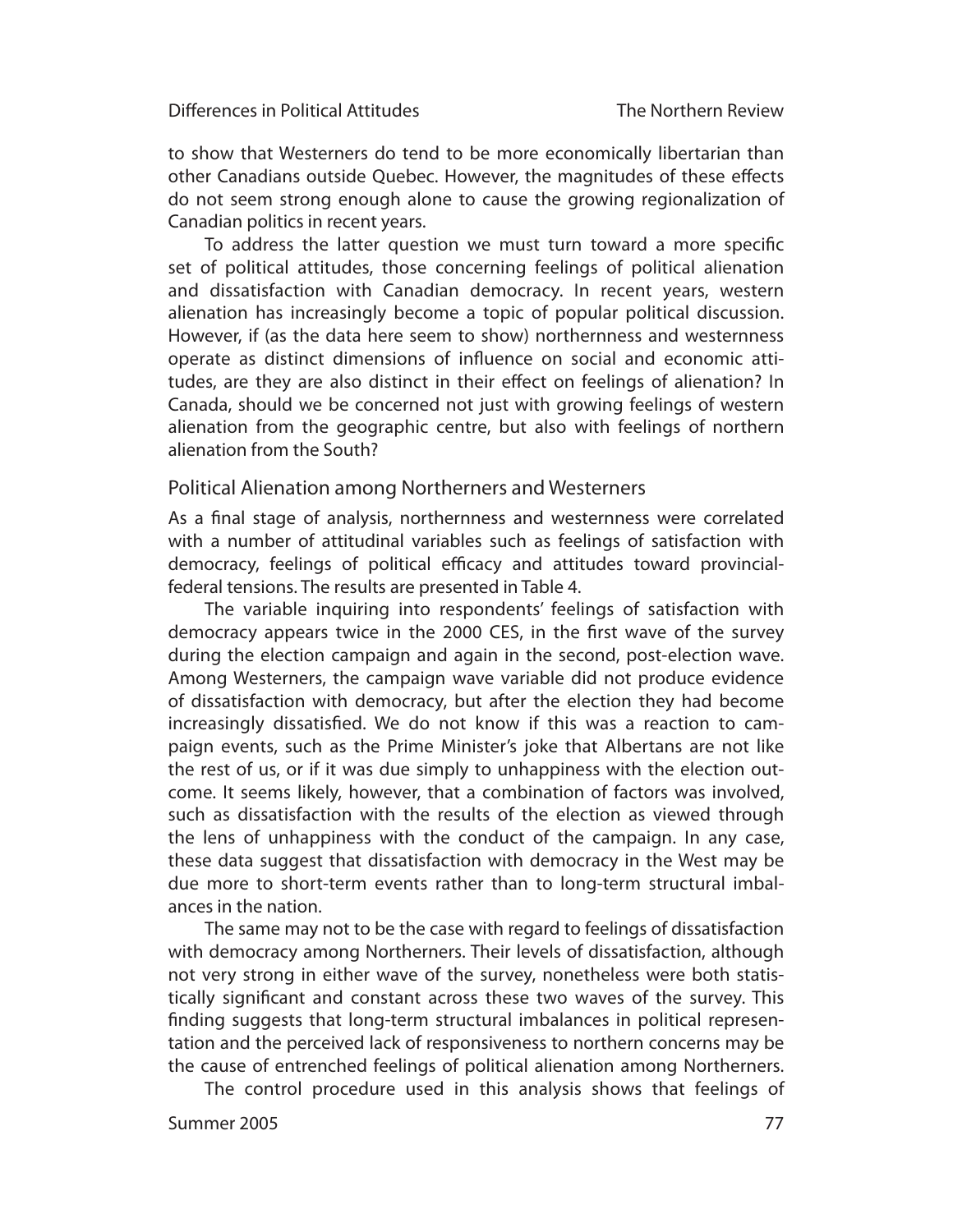The Northern Review

dissatisfaction with democracy in the North and in the West are distinct phenomena, but given the geographical lay of the Canadian land, the two phenomena tend to be reinforcing. The eastern provinces tend to be further south and western provinces are further north, so feelings of northern alienation and western alienation, although conceptually distinct, overlap in their practical effect. In addition, as the increasing urbanization of the Canadian population causes further growth in southern political ridings, these problems are likely to increase in the future. There may be a reason here to argue for an increase the disproportionate ratio of voters per riding in northern ridings compared to southern ones. Together with the fact that the overall population growth of western Canada is gradually leading to an increase in ridings in British Columbia and Alberta, an increase in the number of northern ridings would lead to an overall gain in political representation for the West.

The data in Table 4 also show that support for grassroots democracy

## Table 4: Political Alienation among Northerners and Westerners outside Ouebec in 2000 CES (Pearson's R)<sup>†</sup>

| Dissatisfied with<br>democracy<br>(pre-election)      |         | Dissatisfied with<br>democracy<br>(post-election)             |            | Grassroots can<br>solve most of<br>our problems                   |           |
|-------------------------------------------------------|---------|---------------------------------------------------------------|------------|-------------------------------------------------------------------|-----------|
| North                                                 | West    | <b>North</b>                                                  | West       | North                                                             | West      |
| $0.05*$                                               | 0.03    | $0.05*$                                                       | $0.10***$  | $0.08*$                                                           | $-0.06$   |
| $N = 2280$                                            |         | $N = 1877$                                                    |            | $N = 871$                                                         |           |
| Fed. gov't treats<br>my province<br>worse than others |         | In division of powers,<br>provinces should<br>have more power |            | People like me<br>don't have say<br>in government                 |           |
| North                                                 | West    | <b>North</b>                                                  | West       | North                                                             | West      |
| $0.23***$                                             | 0.03    | $0.15***$                                                     | $-0.02$    | $0.07*$                                                           | 0.03      |
| $N = 2229$                                            |         | $N = 963$                                                     |            | $N = 1017$                                                        |           |
| Confidence<br>in federal<br>government                |         | Confidence<br>in provincial<br>government                     |            | <b>Blame federal</b><br>gov't for federal-<br>provincial conflict |           |
| North                                                 | West    | North                                                         | West       | North                                                             | West      |
| $-0.08*$                                              | $-0.05$ | $0.13***$                                                     | $-0.14***$ | $0.19***$                                                         | $-0.09**$ |
| $N = 1032$                                            |         | $N = 1040$                                                    |            | $N = 876$                                                         |           |

+ Second order partial correlations, controlling (a) for West and North, respectively, and (b) for city size.

\* sig. at  $\alpha$ <.05; \*\* sig. at  $\alpha$ <.01; \*\*\* sig. at  $\alpha$ <.001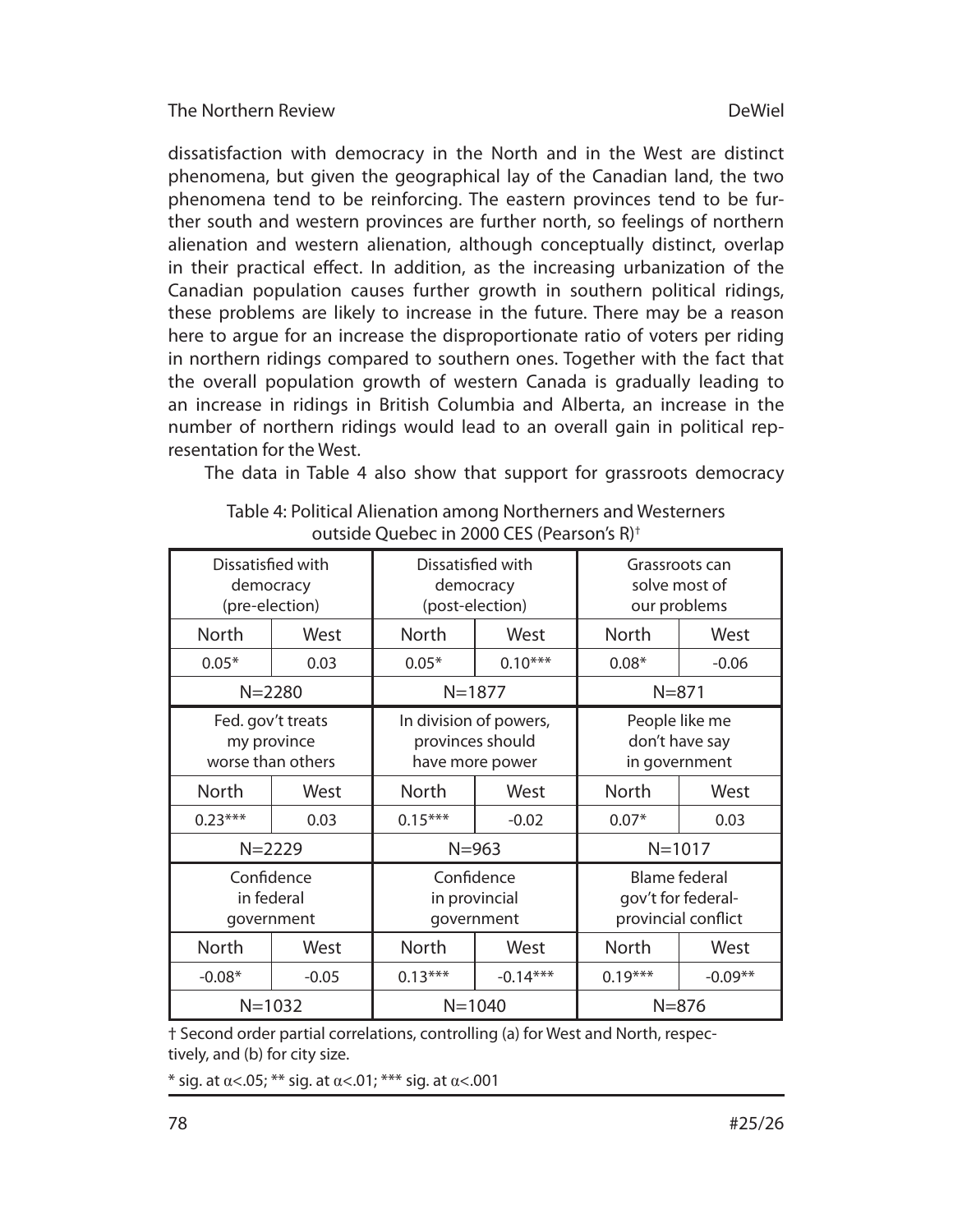is associated with northernness rather than westernness. Again, this effect is not due to an urban-rural cleavage, since this is controlled for in this analysis. Similarly, northernness, but not westernness, is significantly correlated with the belief that, "People like me don't have any say about what the govern ment does." This suggests that the populist appeal of prairie protest parties in Canada, from agrarian socialists in the past to the rise of the Reform Party more recently, may be due not to the westernness but to the northernness of the Prairie Provinces.

One of the more notable findings in the 2000 CES is that people in the West tend increasingly to feel that the federal government treats their province worse than others. Surprisingly, the data here suggest that this is caused not by western alienation but by northern alienation. In these data, there is no significant correlation between westernness and the perception of unfairness toward one's province by the federal government. The correlation of this variable with northernness, however, is the strongest level of association uncovered in this study. It is not Westerners but Northerners who believe that their province is treated worse by the federal government. Again, this finding suggests that northern alienation may be a greater problem in Canadian politics than western alienation. When we control for northernness and for city size, feelings of western alienation seem largely to disappear.

This suggestion is further supported by the variables in Table 4 that measure attitudes toward federal-provincial relations. Northernness but not westernness is associated with a lack of confidence in the federal government. In the corresponding variable measuring confidence in the provincial government, the effects of the two geographical variables are each relatively strong but operate in opposite directions: northern respondents tend to have more confidence their provincial governments, while western respondents tend to have less confidence in their respective provinces. (Part of the latter effect is due to the very high levels of dissatisfaction among British Columbians with their provincial government at the time, with 77.5 percent reporting little or no confidence in the NDP administration.) Similarly, northernness is fairly strongly associated with the tendency to blame the federal government in cases where the two orders of government come into conflict, while westernness is associated with the tendency to blame the provincial government. Whether the latter finding is due to short-term events such as provincial dissatisfaction in BC, will require further study.

The method used here to distinguish between northernness and westernness as individual-level variables in explaining regional differences in political attitudes appears to show that the two geographic dimensions produce distinct and sometimes opposite effects. These effects are observ-